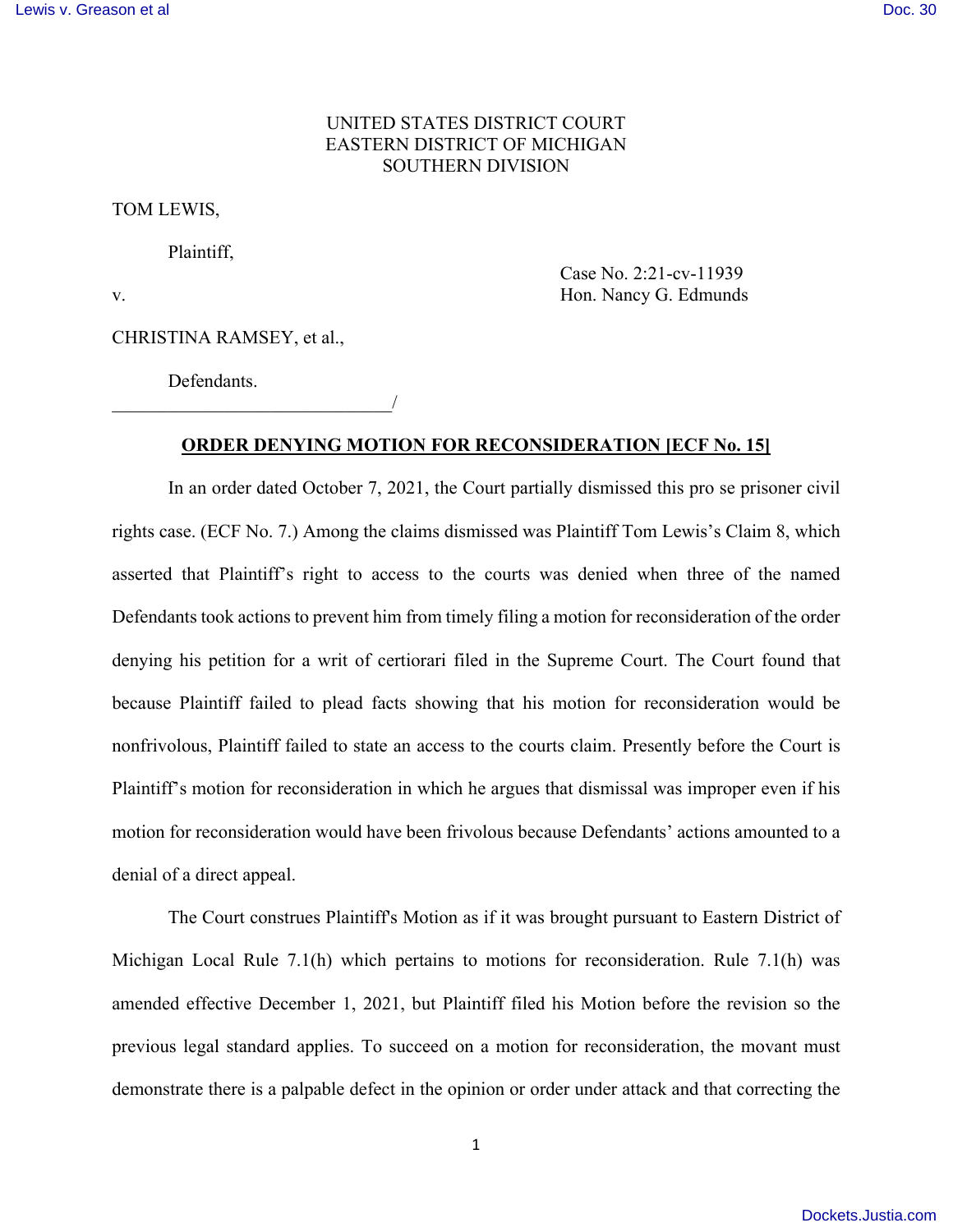defect will result in a different disposition of the case. *Intervarsity Christian Fellowship/USA v. Bd. of Governors of Wayne State Univ.*, 542 F. Supp. 3d 621, 2021 WL 2207370, at \*2 (E.D. Mich. 2021). "A 'palpable defect' is a defect which is obvious, clear, unmistakable, manifest, or plain." *Hawkins v. Genesys Health Sys.*, 704 F. Supp. 2d 688, 709 (E.D. Mich. 2010) (quoting *Ososki v. St. Paul Surplus Lines Ins. Co.*, 162 F. Supp. 2d 714, 718 (E.D. Mich. 2001)).

Plaintiff fails to show a palpable defect. He asserts that it does not matter whether his motion for reconsideration of the denial of certiorari was frivolous because, regardless of his chances of success, the alleged conduct interfered with his direct appellate rights. As the Court explained in the order of partial dismissal, however, Plaintiff must show that Defendants' actions resulted in actual prejudice to his litigation efforts. *See Pilgrim v. Littlefield*, 92 F.3d 413, 416 (6th Cir. 1996). This includes pleading facts indicating that he was pursuing a nonfrivolous claim. *See Flagg v. City of Detroit*, 715 F.3d 165, 173 (6th Cir. 2013); *Lewis v. Casey*, 518 U.S. 343, 353 (1996); *Hadix v. Johnson*, 182 F.3d 400, 405-06 (6th Cir. 1999). Plaintiff failed to plead any facts showing that his motion for reconsideration of the denial of his certiorari petition—which stemmed from a routine exhaustion dismissal that was affirmed by the Sixth Circuit—was nonfrivolous.

Accordingly, Plaintiff's motion for reconsideration is denied.

## **SO ORDERED**.

\_\_/s/ Nancy G. Edmunds\_\_\_\_\_\_\_\_\_\_\_\_\_\_ Nancy G. Edmunds United States District Court

Dated: May 9, 2022